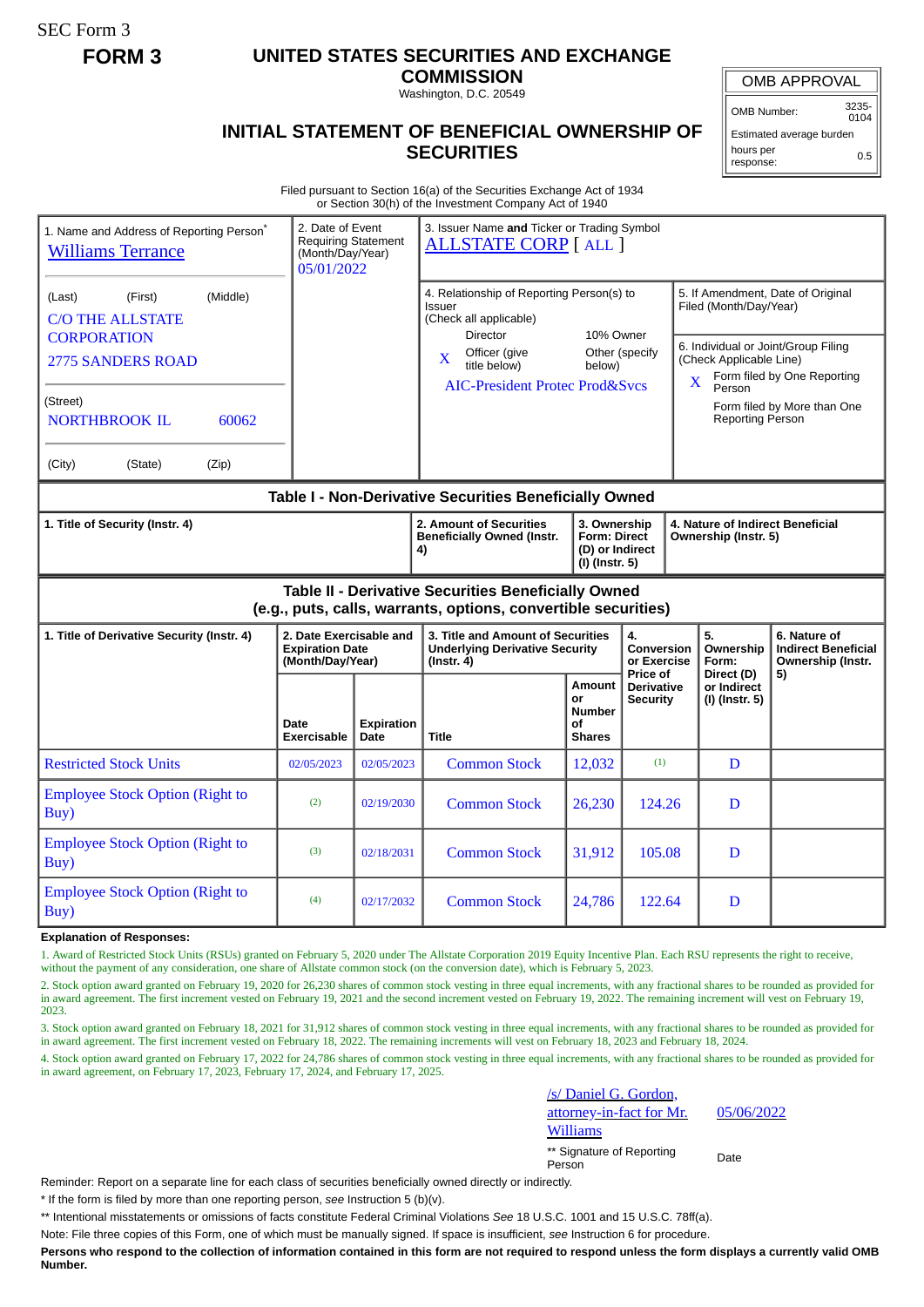KNOW BY ALL THESE PRESENTS, that the undersigned hereby constitutes and appoints each of Daniel G. Gordon, Jillian Ludwig, and Meghan E. Jauhar, signing singly, the undersigned's true and lawful attorney-in-fact to:

- (1) prepare, execute in the undersigned's name and on the undersigned's behalf, and submit to the U.S. Securities and Exchange Commission (the "SEC") a Form ID, including amendments thereto, and any other documents necessary or appropriate to obtain codes and passwords enabling the undersigned to make electronic filings with the SEC of reports required by Section 16(a) of the Securities Exchange Act of 1934 or any rule or regulation of the SEC;
- (2) execute for and on behalf of the undersigned, in the undersigned's capacity as an officer and/or director of The Allstate Corporation (the "Company"), Forms 3, 4, and 5 in accordance with Section 16(a) of the Securities Exchange Act of 1934 and the rules thereunder; and any other forms or reports the undersigned may be required to file in connection with the undersigned's ownership, acquisition, or disposition of securities of the Company;
- (3) do and perform any and all acts for and on behalf of the undersigned which may be necessary or desirable to complete and execute any such Form 3, 4, or 5, or other form or report, and timely file such form or report with the SEC and any stock exchange or similar authority; and
- (4) take any other action of any type whatsoever in connection with the foregoing which, in the opinion of such attorneyin-fact, may be of benefit to, in the best interest of, or legally required by, the undersigned, it being understood that the documents executed by such attorney-in-fact on behalf of the undersigned pursuant to this Power of Attorney shall be in such form and shall contain such terms and conditions as such attorney-in-fact may approve in such attorney-in-fact's discretion.

 The undersigned hereby grants to each such attorney-in-fact full power and authority to do and perform any and every act and thing whatsoever requisite, necessary, or proper to be done in the exercise of any of the rights and powers herein granted, as fully to all intents and purposes as the undersigned might or could do if personally present, with full power of substitution or revocation, hereby ratifying and confirming all that such attorney-in-fact, or such attorney-in-fact's substitute or substitutes, shall lawfully do or cause to be done by virtue of this power of attorney and the rights and powers herein granted. The undersigned acknowledges that the foregoing attorneys-in-fact, in serving in such capacity at the request of the undersigned, are not assuming, nor is the Company assuming, any of the undersigned's responsibilities to comply with Section 16 of the Securities Exchange Act of 1934.

 This Power of Attorney shall remain in full force and effect until the undersigned is no longer required to file Forms 3, 4, and 5 with respect to the undersigned's holdings of and transactions in securities issued by the Company, unless earlier revoked by the undersigned in a signed writing delivered to the foregoing attorneys-in-fact.

 IN WITNESS WHEREOF, the undersigned has caused this Power of Attorney to be executed as of this 26th day of April 2022.